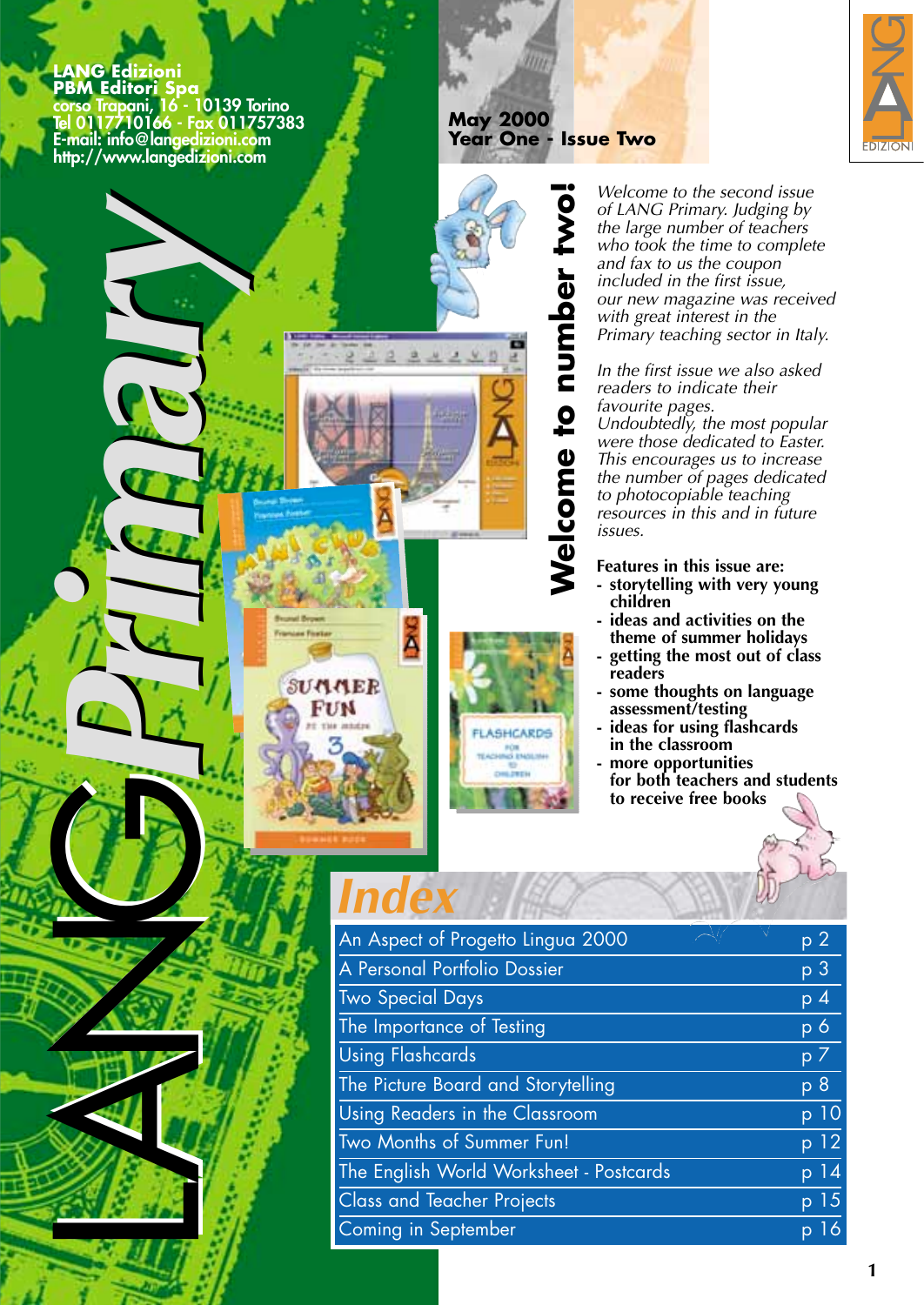## <span id="page-1-0"></span>LANG*Primary Primary*

#### **Reading and writing Are you teaching all the language your students need?** *Tim Priesack*

The *Progetto Lingua 2000* presented a few months ago by the *Ministero della Pubblica Istruzione* sets out the framework for the teaching of languages other than Italian in the Italian Educational system. The *Progetto* gives detailed information on the many different aspects of teaching and of learning from:

- the number of hours to be allocated for each year of study
- in-service training for teachers of languages
- monitoring of results
- external certification
- a description of the levels of achievement expected at various moments during the learning cycle in the years of compulsory education.

The levels of achievement or linguistic objectives are very important for the Primary teacher as they describe in detail what must be taught in the years of the new *Scuola di Base*.

Those teachers who have attended one of the seminars organised by the teacher training network of LANG will have discussed the objectives for the skills of understanding and speaking at level A1, (the end of the present *scuola elementare*).

The functions for the reading and writing skills described in level A1, using the Council of Europe, *Versione Sperimentale Italiana – Ministero Pubblica Istruzione are:* 

#### **Reading**

- I can read words and short phrases related to my everyday life
- I can read and understand short instructions
- I can read and understand a short poetry

#### **Writing**

- I can identify myself, writing very basic phrases
- I can write words, short notes of salutation, thanks and invitation related to my personal \*setting
- I can write short notes to describe the action in a role playing situation

With the *riforma dei cicli,* it is very important for the teacher in the Primary school to be aware of these objectives as most of the course materials on the market today were designed before the presentation of the *Progetto Lingua 2000* and do not necessarily cover all the language exponents needed to complete the stated functions.

Humanism in Lanseminar<br><sup>Ugust - 2nd sn Language<br><sup>Ono 2nd</sup> Sept<sup>1</sup></sup>

Centrocongressi 2<sup>nd</sup> September<br>END - Gruppo di Portonovo<br>mail: <sub>Kore</sub>u, di Antonovo

LEND - Gruppo di Ancona<br>Smail: v.galleranie<br><sup>2</sup> E- . <sup>e</sup>-mail: <sup>v</sup>.galle<sup>r</sup>ani@fa<sup>s</sup>tnet.it

<sup>30th</sup> August -

<sup>V</sup>ia <sup>E</sup>nrico <sup>F</sup>ermi, <sup>1</sup> <sup>6</sup>001<sup>5</sup> <sup>F</sup>alconar<sup>a</sup> <sup>A</sup><sup>n</sup>cona Tel.: 0347/2821223

Fax 071/914938

*Para September, 2000***<br>Pasi di Portonoler, 2000<br>Po di Portonole 2000** 

Ancona

\* setting is translated from contesti noti

#### **Check the content of your course materials**

A useful exercise for the teacher is to list all the language exponents needed by the student to express each of the 'can do' statements. Then the teacher should carefully examine the course materials to ensure that all the exponents are covered. If some language points are not included, the teacher should prepare supplementary materials to introduce the language exponents of functions and remember to re-cycle the extra language at regular intervals.

@

#### **Check out this site for more information on the European Language Portfolio**

[http://culture.coe.fr./lang/index.html](http://www.coe.int/T/E/Cultural_Co-operation/education/Languages/)

**<sup>X</sup>X<sup>V</sup> <sup>N</sup>ational Conventio<sup>n</sup> Treasuring th<sup>e</sup> Old <sup>C</sup>hall<sup>e</sup><sup>n</sup>ging th<sup>e</sup> Ne<sup>w</sup>** 1st - 2nd December 2000 La Cittadella - Assisi TESO<sup>L</sup> - <sup>I</sup>tal<sup>y</sup> e-m<sup>a</sup>il: <sup>t</sup>esol@usis.it Vi<sup>a</sup> <sup>B</sup>onco<sup>m</sup>pagni, <sup>2</sup> 0018<sup>7</sup> <sup>R</sup>om<sup>a</sup> Tel.: 06/46742432 Fa<sup>x</sup> 06/46742478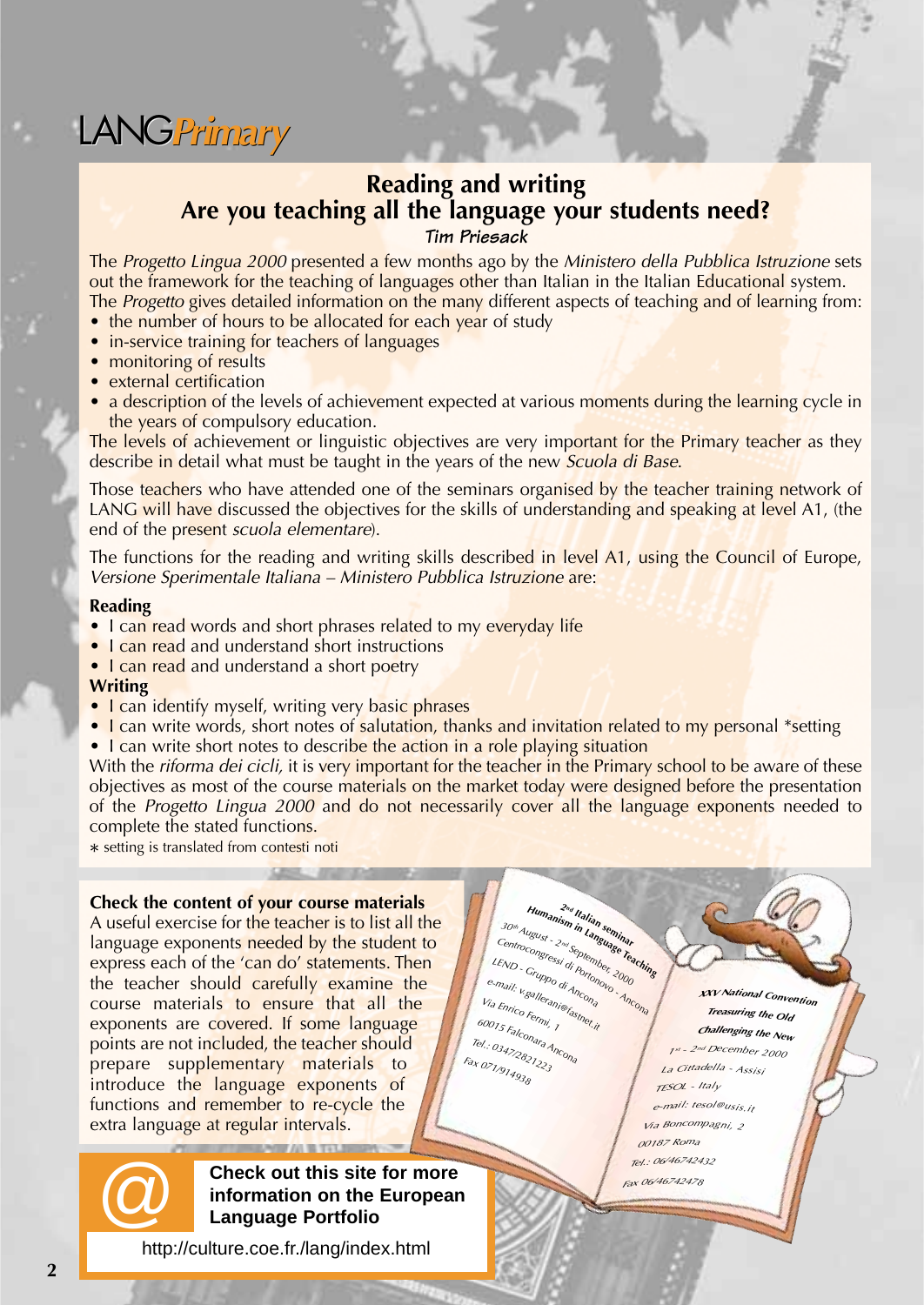

<span id="page-2-0"></span>

## **A Personal Portfolio**

*Brunel Brown - Frances Foster*

#### **What is Portfolio Dossier?**

A Portfolio Dossier is a collection of student-generated materials, such as written work, illustrations and recordings. It offers a marvellous visual representation of a pupil's capabilities, accomplishments and progress. It contains representative work-samples selected in a variety of ways. Both the child and the teacher should always be involved with the on-going development of the Portfolio dossier.

#### **What should a Portfolio Dossier contain?**

A student Portfolio Dossier should contain many different types of work. Just as artists choose their best work to create their "portfolios", so children should build up their portfolios by selecting the samples of work that make up their "showcase Portfolios". Needless to say, this type of active participation increases motivation and encourages them to work harder.

Here is a list of items which can be included in an English Language Portfolio Dossier.

maps charts recordings

letters poems stories interviews workbook pages diaries illustrations postcards dialogues cut-out activities

The teacher has two fundamental roles in the development of the individual Portfolio Dossier:

- as co-ordinator who guides students in the selection of the work-samples to be included
- as registrar for the record-keeping section of the dossier which should contain the evaluation and assessment samples which are evidence of the progress made.

Here is a list of the items which can be included in the record-keeping section.

unit tests **practice** / mock tests teacher-made tests

standardised tests certificates awards

reports checklists teacher observations

#### **How do you prepare a Portfolio Dossier?**

It is important that each child has a suitable place to store his or her material. There is no standard container. Each teacher must choose one that meets the individual needs of the pupils. When choosing a container it shoud be remembered that it must contain all the samples of work gathered throughout the years of language learning. Most teachers use file folders, binders or scrapbooks, but cardboard boxes can also be an alternative.

#### **Why is it important to keep a Portfolio Dossier?**

Portfolios are important because they help children reflect on their learning. Furthermore, they document the progress of each child over a long period of time and they provide a variety of evidence that can verify that learning has occurred. Portfolios also provide diagnostic information for teachers of pupils who have changed schools.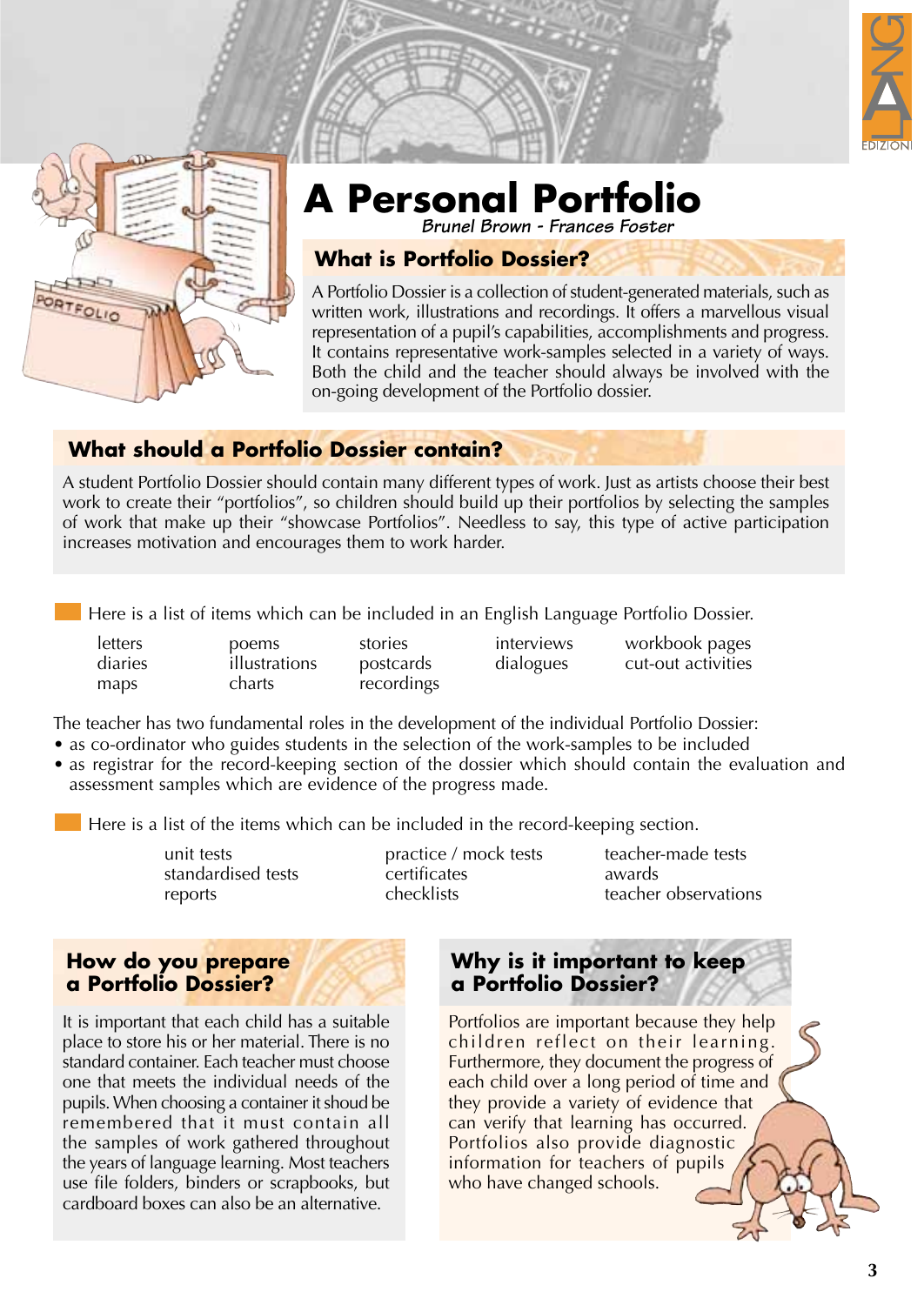<span id="page-3-0"></span>**LANGPrimary** 



*H*appy *M*other's *D*ay

In many English-speaking countries Mother's Day is celebrated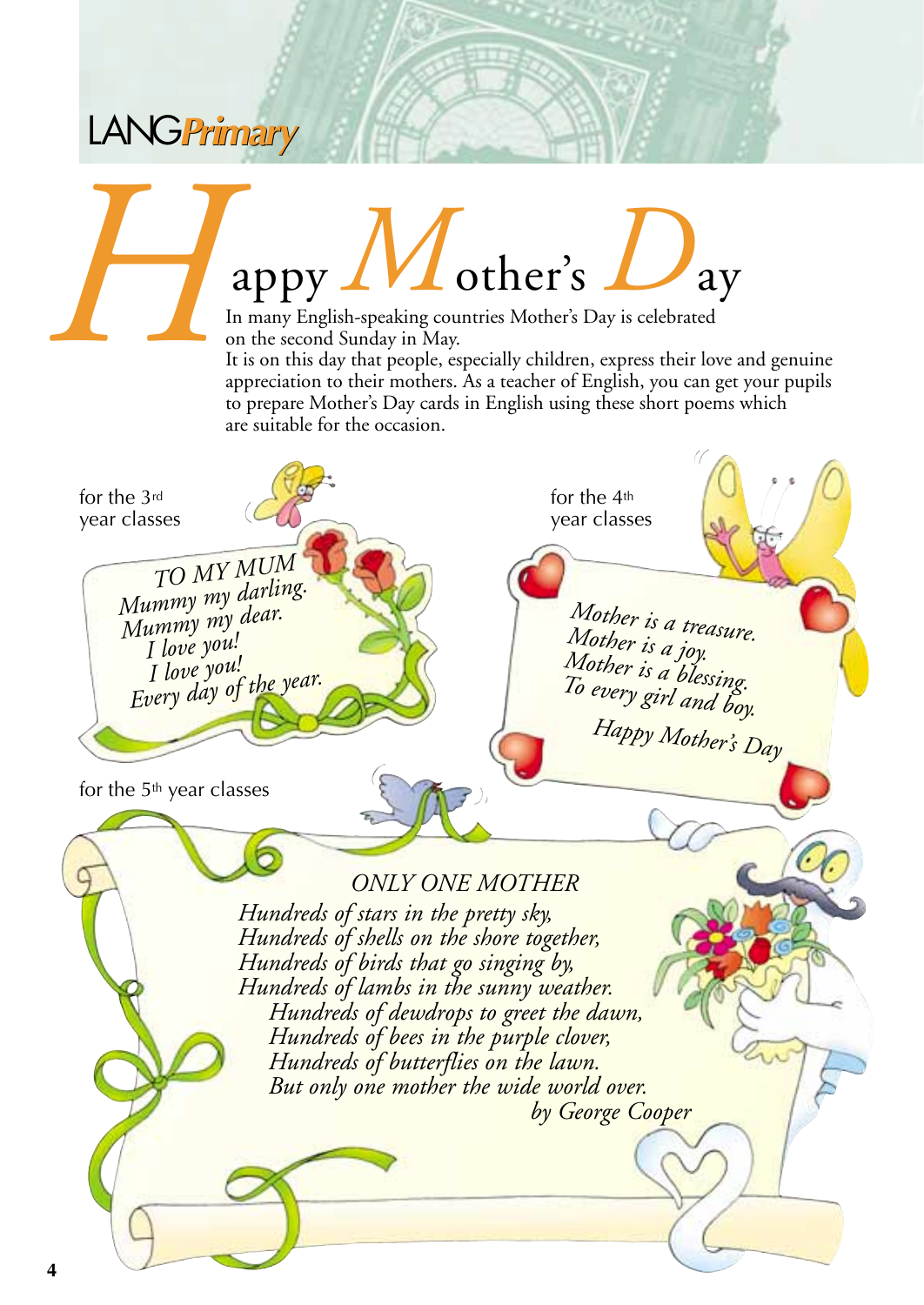

## **HAPPY BIRTHDAY AMERICA!** ndependence Day commemorates the

day the Declaration of Independence was adopted by the Continental Congress -

July 4th, 1776. For Americans it is an official holiday celebrated all over the country with picnics, parades, contests and shows. The daylong festivities culminate in public fireworks displays. On Independence Day the American flag is flown from flagpoles all over the 50 states. The Fourth of July was not declared a legal holiday until 1941.

Teach your pupils about this popular American festivity which is celebrated in July. Tell them to watch the news on that date and to gather as much information as possible which will be discussed when they return to school in September.





**5**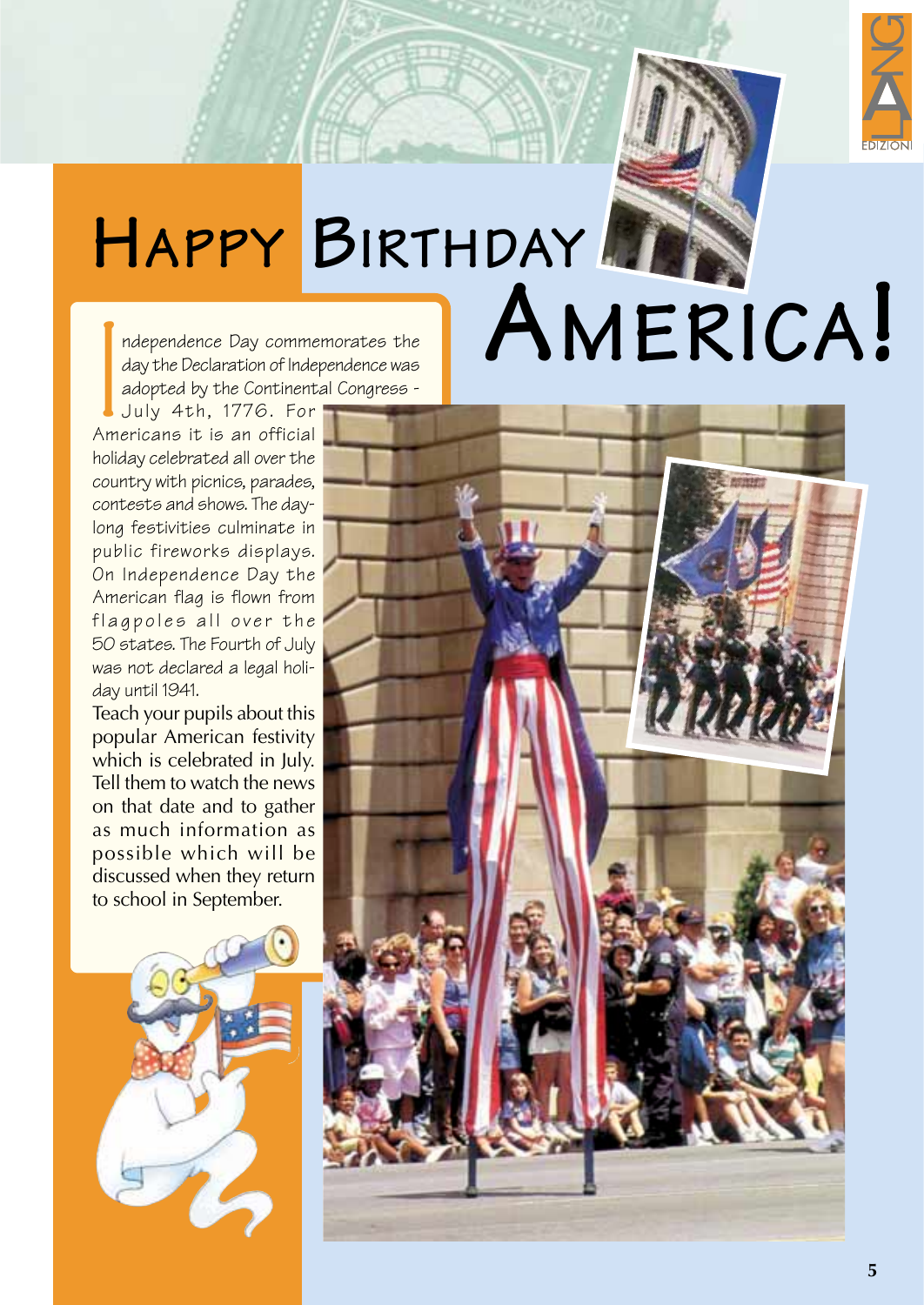<span id="page-5-0"></span>

# **The Importance of Testing** *Brunel Brown - Frances Foster*

Language assessment is the measurement of what language students have learned, (both structure and function), by comparing their performance with pre established levels. These levels are often referred to as benchmarks. A language test is therefore a means of assessing students' performance. It is through testing that teachers can monitor progress and identify problems that need to be worked on. For language teachers, tests are important because they give a detailed diagnosis

of the pupils' command of the language and an insight into their difficulties. They help us locate areas of work which need remedial attention. Assessment also provides a vehicle for instructional planning. We cannot plan for effective instruction until we have measured the starting point and know the objectives of our students.

- The four most important reasons for testing are:
- **to** diagnose the specific features of the language with which pupils are having difficulties
- $\blacksquare$  to find out how much our pupils have learned or achieved
- $\blacksquare$  to help us plan effective lessons
- $\blacksquare$  to help us gauge our abilities as teachers

While many children look forward to tests because they get a sense of achievement from them, we must remember that a fear of testing prevails amongst young learners. In order to eliminate this fear it is desirable to follow these basic guidelines:

- **announce your tests in advance**
- $\blacksquare$  always teach thoroughly the items you will be testing
- **make sure instructions are clear and** familiar to pupils even if it means translating them into their native language
- $\blacksquare$  make sure that the pupils are familiar with the type of test/exercise that you ask them to complete
- use frequent short tests so that students get used to the pattern of testing

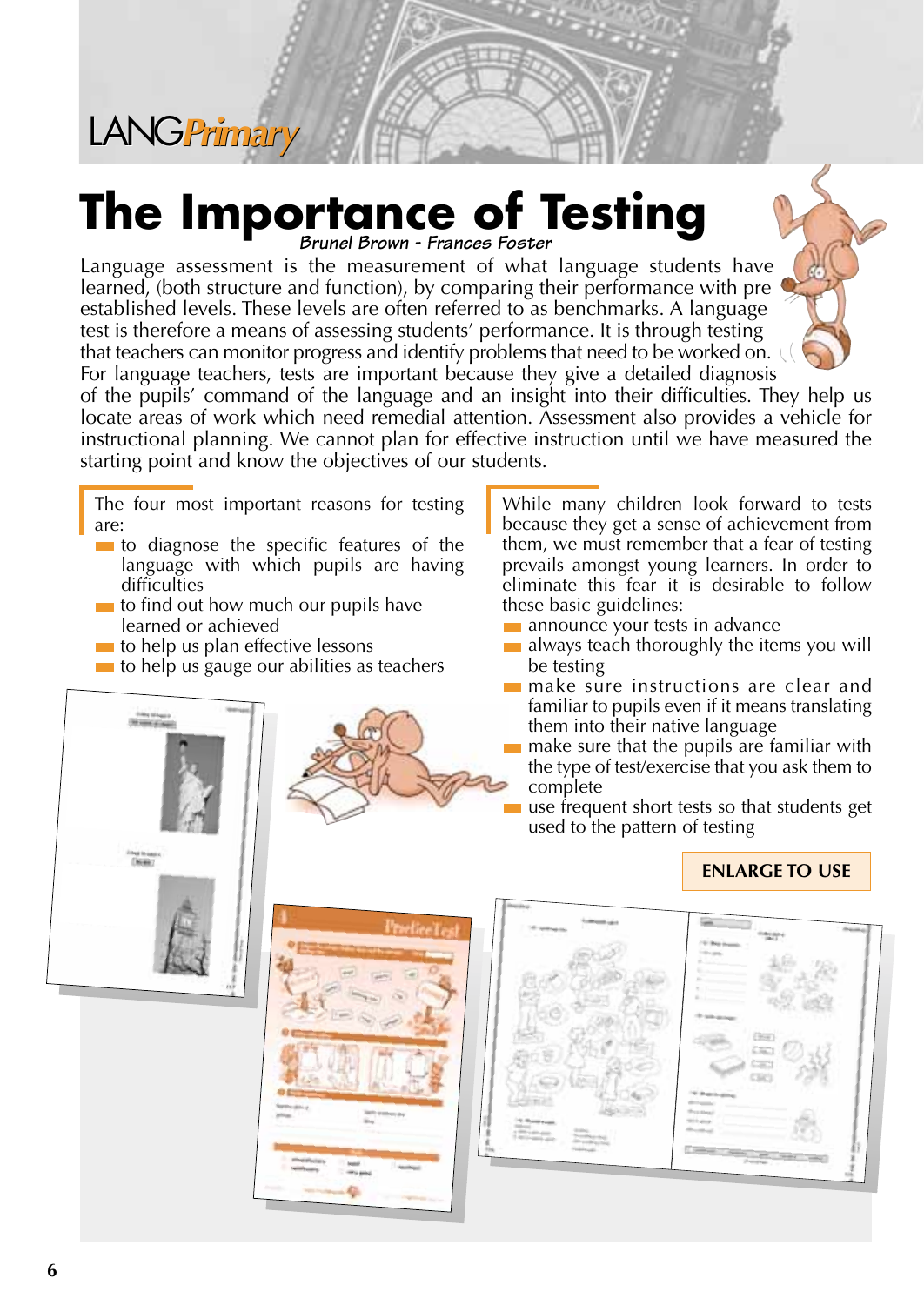

## <span id="page-6-0"></span>**Flashcards: The Ideal Teaching Tool**

*Brunel Brown and Frances Foster*

These flexible, moveable, easy-to-manipulate aids to memory have numerous uses in the classroom. Illustrated cards, as well as text cards, can be used not only to introduce, revise and consolidate vocabulary and structures, but also for activities involving songs, games and storytelling. Illustrated cards provide visual cues to the meaning of words and visually reinforce what has been taught in the classroom.

This ideal teaching tool can be purchased or created by the teacher. Pupils also enjoy creating their own flashcards, using pictures from magazines, drawings made by themselves or clipart downloaded from the Internet.





#### *Here are suggestions for an activity, a game and a song using Lang flashcards.*

#### **GAME Match-up Game**

#### **Materials:**

■ **one set of illustrated LANG flashcards** ■ **one set of text flashcards prepared by the teacher (words must correspond to the illustrations on the first set of cards)**

#### **Procedure:**

**Place the two piles of flashcards on two separate desks. Divide the class into two teams. Ask one pupil at a time to pick up an illustrated flashcard and match it to the corresponding text flashcard. If the task is carried out successfully the pupil obtains a point for his team.**

#### **ACTIVITY A Typical Day**

#### **Materials:**

■ **one set of illustrated LANG daily routine flashcards** ■ one set of time flashcards

#### **Procedure:**

**Call one pupil to the front of the classroom. Give him or her a few minutes to place the illustrated flashcards in chronological order. Ask him or her to place a time flashcard next to each illustrated flashcard. Call a second child to the front of the classroom and ask him or her to describe the daily routine illustrated and specify the time of each action.**

#### **SONG The Colour Song**

**Materials:**

■ **one set of LANG colour flashcards**

#### **Procedure:**

**Make sure that all the pupils are familiar with the tune to the song "Fra Martino". Choose four flashcards which illustrate four different colours. Teach them the song with the names of the four colours sung to the tune of "Fra Martino". Hold up the colour flashcards as they are mentioned. (Example: Red and yellow, red and yellow, green and blue, green and blue. Red and yellow, red and yellow. Green and blue, green and blue.) Divide the pupils into groups and get them to invent new versions of the song using flashcards.**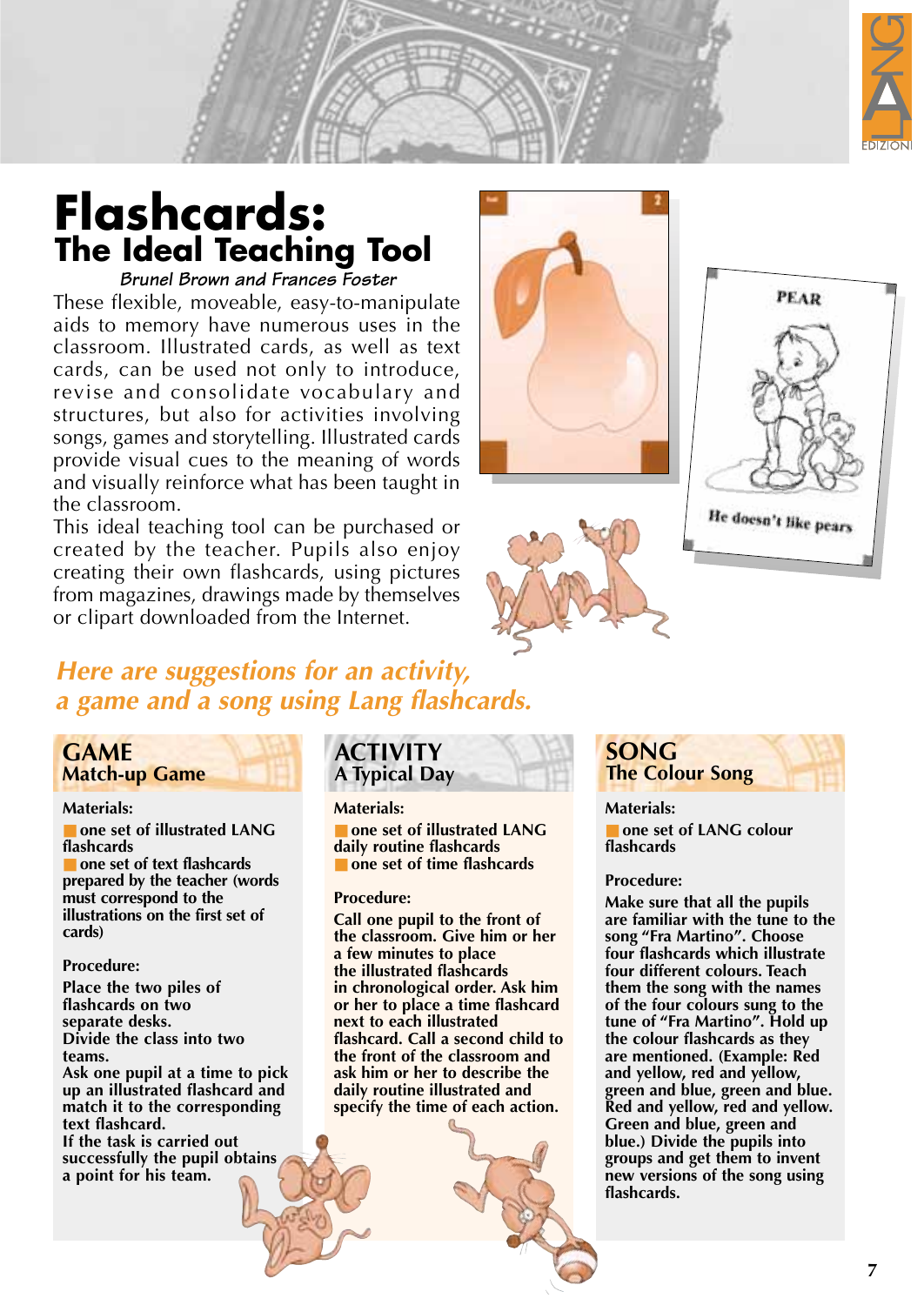## <span id="page-7-0"></span>**LANGPrimary**

## **An article in the first The picture board and** *Jeanne Griffin*

**issue of LANG Primary described the Picture Board materials which are part of the teacher's materials for use with MINI CLUB, an English language course for 5 - 6 year old children. In this second article the focus is on how to use the Picture Board for storytelling to young learners.**

# **storytelling**

#### **STORY STRUCTURE**

The basic structure of any story, whether familiar and many times told or spontaneously created, is a:

#### **Brief introduction**

This is used to create the "space" of the story. Here unusual words or concepts, the story's origins and the characters and tone (be it magical, mysterious, or comical) are set. Good storytellers advise starting quietly and building up as the story progresses.

#### **Climax**

The story leaps into action where characters and plot are highly contrasted or in conflict.

#### **Closure**

In the resolution, the achieved outcome, the meaning or the moral emerge.

For teachers wishing to create Picture Board stories spontaneously it may help to approach stories as follows.



The story style most appropriate for the age of the youngest learners are the ones which have physical actions combined with the story.

Stories with predictable, uncomplicated surprises and three repetitive events (eg. 3 Little Pigs, 3 Billy Goats,Goldilocks and the 3 Bears) are also suitable, as well as stories with strong linguistic repetition or rhythm. "Bad" characters should be well-defined, and drastically and definitively (though not necessarily violently) terminated, to give young children a sense of security.

When telling comical stories be aware that humour is coarse and exaggerated at this age. Young children enjoy exaggeration (the character is exceedingly stupid, small, weak, etc.) Between 5 to 6, children are changing from a magical, make-believe attitude to a concrete one, and therefore a variety of both types of story ought to be told to accommodate the cognitive development evolving in this phase.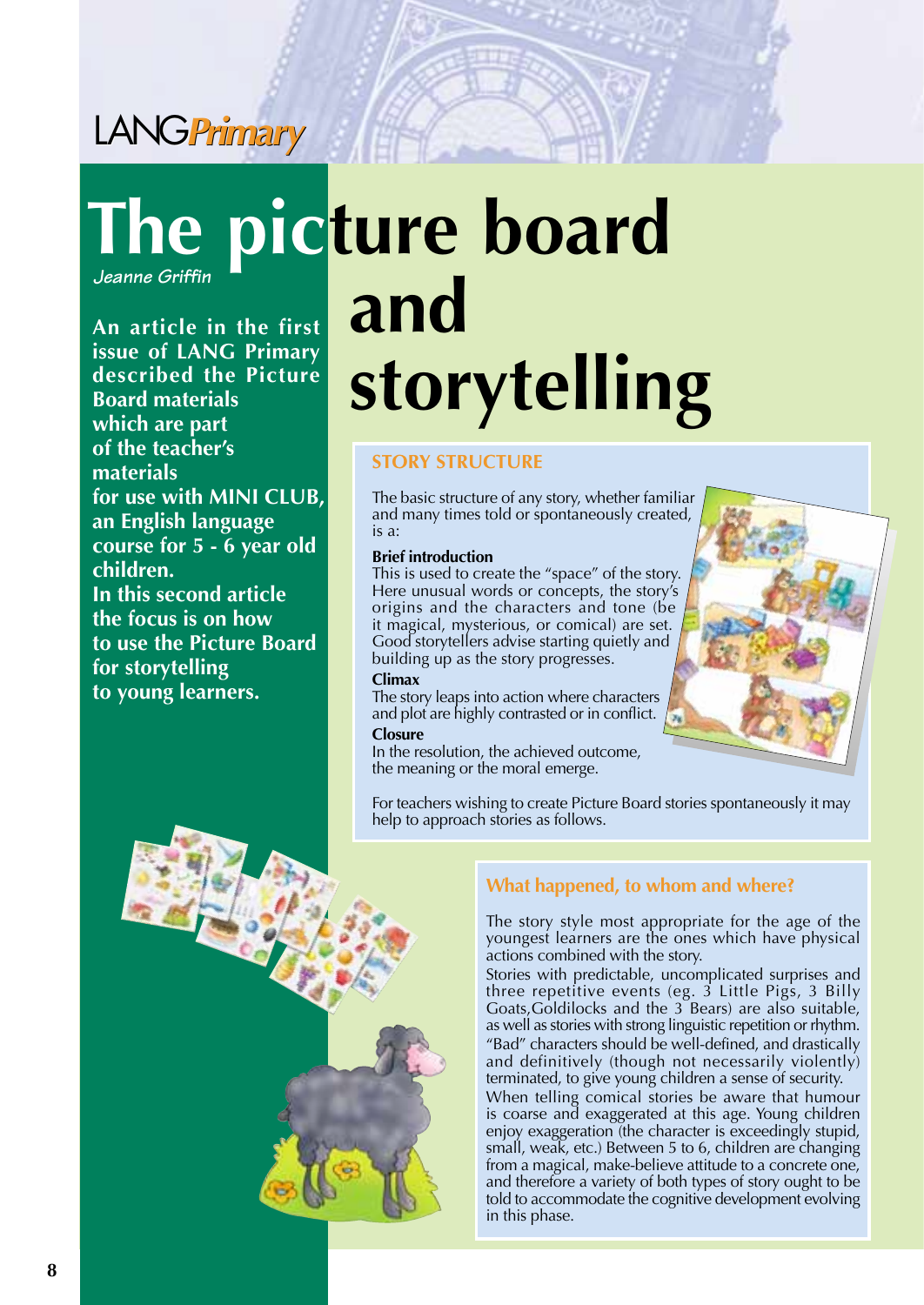

#### **HOW TO TELL A STORY**

The story needs a storyteller and a place to be told. A ritual time of day and a ritual space like sitting in a circle or on a carpet can help create the emotional space. The storyteller "owns" her story, that is to say she must have a strong liking for it.

Once she understands why the story appeals to her - for example, its moral, its mood, its meaning or other,  $-$  she can breathe life into it.

The storyteller's art is in the modulation of her voice, the speed and rhythm of her words, the pauses, and the direct eye-contact with her listener. There is an economy of language with no superfluous wording or meaning to hold back the story dynamic. The spoken words have melody and the sound of the language is enjoyed.

#### **Storytelling and the Picture Board**

An easy way to approach storytelling with the Picture Board is to use it for telling mother tongue stories. As the Picture Board is not used exclusively for telling stories, it should be ritually brought into the "storytelling space". That is to say at a ritual time of day, or in a ritual space of the classroom. Once the storytelling qualities of the Picture Board are established, the same stories can be told in English.

Cut-outs for the story of Goldilocks and the three bears are included in the sets given to teachers and match the story in MINI CLUB.

Once the story has been told and re-told and is familiar to the group, new versions can be created while keeping the basic story structure.

#### **For example:**

| • Change the WHO                  | <b>VERSION 1</b><br>One day the clown (horse, pig,<br>etc went out for a walk in the woods.)                                          |
|-----------------------------------|---------------------------------------------------------------------------------------------------------------------------------------|
| • Change the <b>WHAT</b>          | <b>VERSION 2</b><br>When Goldilocks got to<br>the house she found three<br>bowls of bananas (pears, cherries, etc.)                   |
| • Change the WHAT HAPPENS TO WHOM | <b>VERSION 3</b><br>Then little bear found his toy box and<br>cried out: "Who's been playing<br>with my ball (doll, car, train, etc.) |
| • Change the <b>WHERE</b>         | <b>VERSION 4</b><br>When Goldilocks arrived<br>at the bear's boat (park, school, etc.)                                                |

The storyteller(s) can change.

They can be: the teacher, a student, the group, individually or in combination.

#### **New stories can be created by the teacher or with the group.**

Once the children are familiar with new vocabulary from a unit, they can create a cumulative story. Give children the opportunity, as listeners and narrators, to explore boundaries of high-low fast-slow and loud-soft, pitch and cadence of the voice.

#### **Continue building up the story as a group** .

A warm word of encouragement to the storyteller at a loss for closure: be assured that the children themselves will always come up with a unique and appropriate ending. Let children offer suggestions for the contents of a new story or a new version which can then be built up together.

Storytelling is a wonderful closure to a learning session, and to make it special make a ceremony out of putting the Picture Board away when the story is finished, to communicate clearly THE END.

Children quickly associate the ritual with storytelling and will eagerly request their favourites. Welcome their choices, for each time a story is told it is recreated in the listener. Storytelling allows the listener to experience language in its totality, and the reward of listening to a story is the story itself.

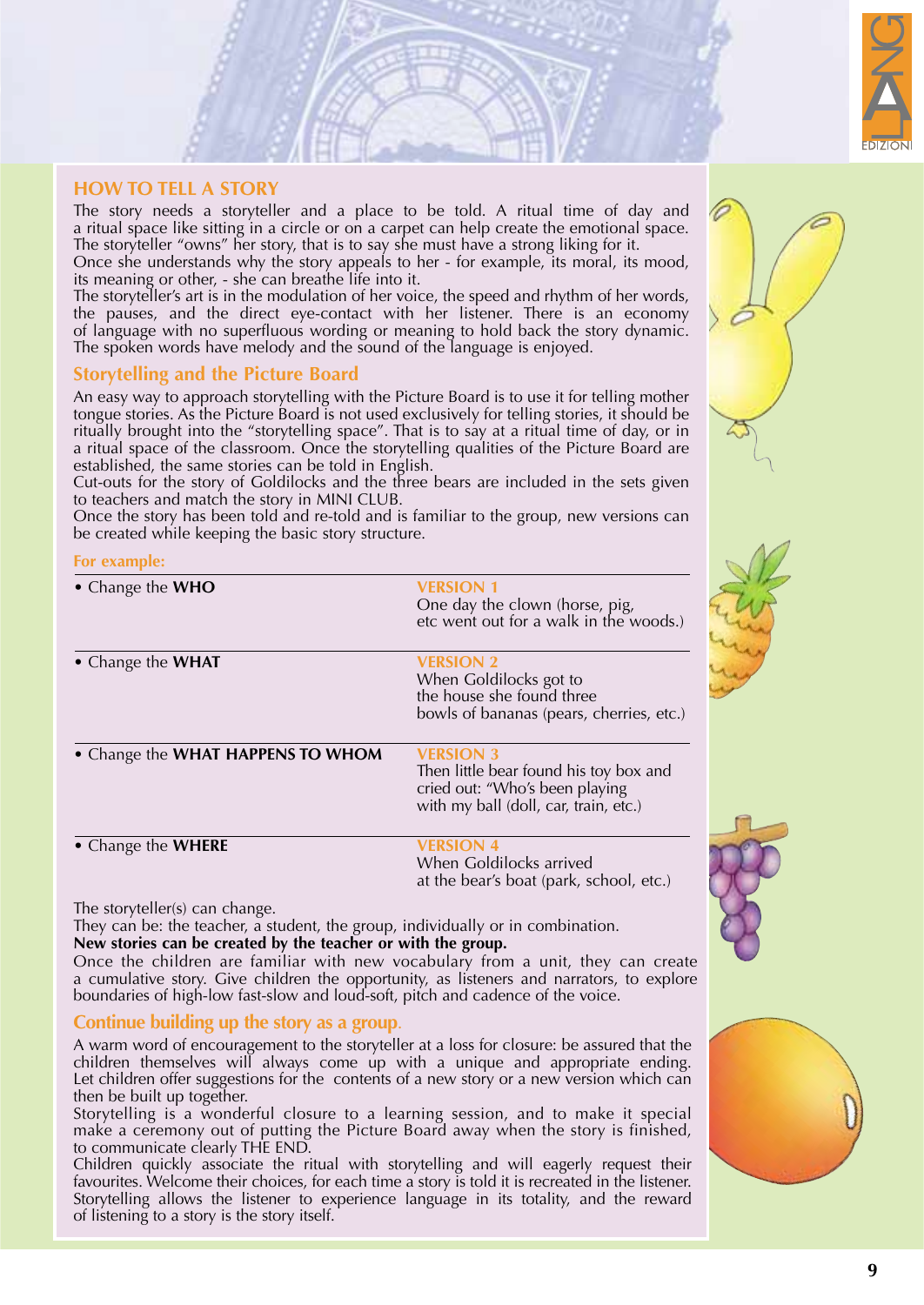# <span id="page-9-0"></span>**Using READERS in the classroom**

*In this, the first of a series of articles on using readers in the primary classroom, Sue Swift\* looks at why readers can be a useful resource and suggests some general activities that can be used to exploit them.* 

hy use readers as part of your language class? It's not difficult to think of answers - in fact there are so many ways they can be used that the difficulty lies rather in deciding which activities to omit. The **LANG** *Prime Readers* include not only a story which is fun and motivating for the children to read, but also games and activities for **W**



written and spoken practice, and a tape of the text for listening practice. But over and above the activities provided by the readers themselves, there are numerous other ways that the teacher can

exploit them to provide both language and skills practice.

#### ■ **Consolidating vocabulary**

All of the readers in the series have clear lexical objectives - for example, colours and numbers in *Colours in Fairyland*, and

prepositions of place in *Bouncy the Menace*. These words occur frequently in the story, and are also practised in the exercises at the end. But you can increase this exposure by adding activities like **True/ False Listening** - while at the same time providing useful listening practice. When the children are already well



familiar with the story, tell them to

listen to you. Tell them the story again, but build in some mistakes, saying for instance:

*Jenny looks under the toy box …. but Bouncy isn't there …. She looks on the shelf …. In the wardrobe …. under the bed and the bedside table … but Bouncy isn't there.*

Each time the children hear a mistake, they shout *Stop!* and then tell you the correct version. You can decide whether they should do this activity with their books open or closed, depending on their listening and productive abilities. Either way it's an activity which is both useful and fun.

#### ■ **Teaching Vocabulary**

The readers often provide scope for expanding the children's vocabulary over and above the words actually found in the text. *Bouncy the Menace*, for example, is about toys. Yet in fact, very few toys are actually named in the story. As an involving warm-up or follow up activity to reading the text, ask the children what their own favourite toys are.

As they tell you in Italian, list the toys in English on the board. Then give them two minutes to see how many of the toys on your list they can find in the illustrations in the book - or possibly how many other toys they can find which aren't on your list.

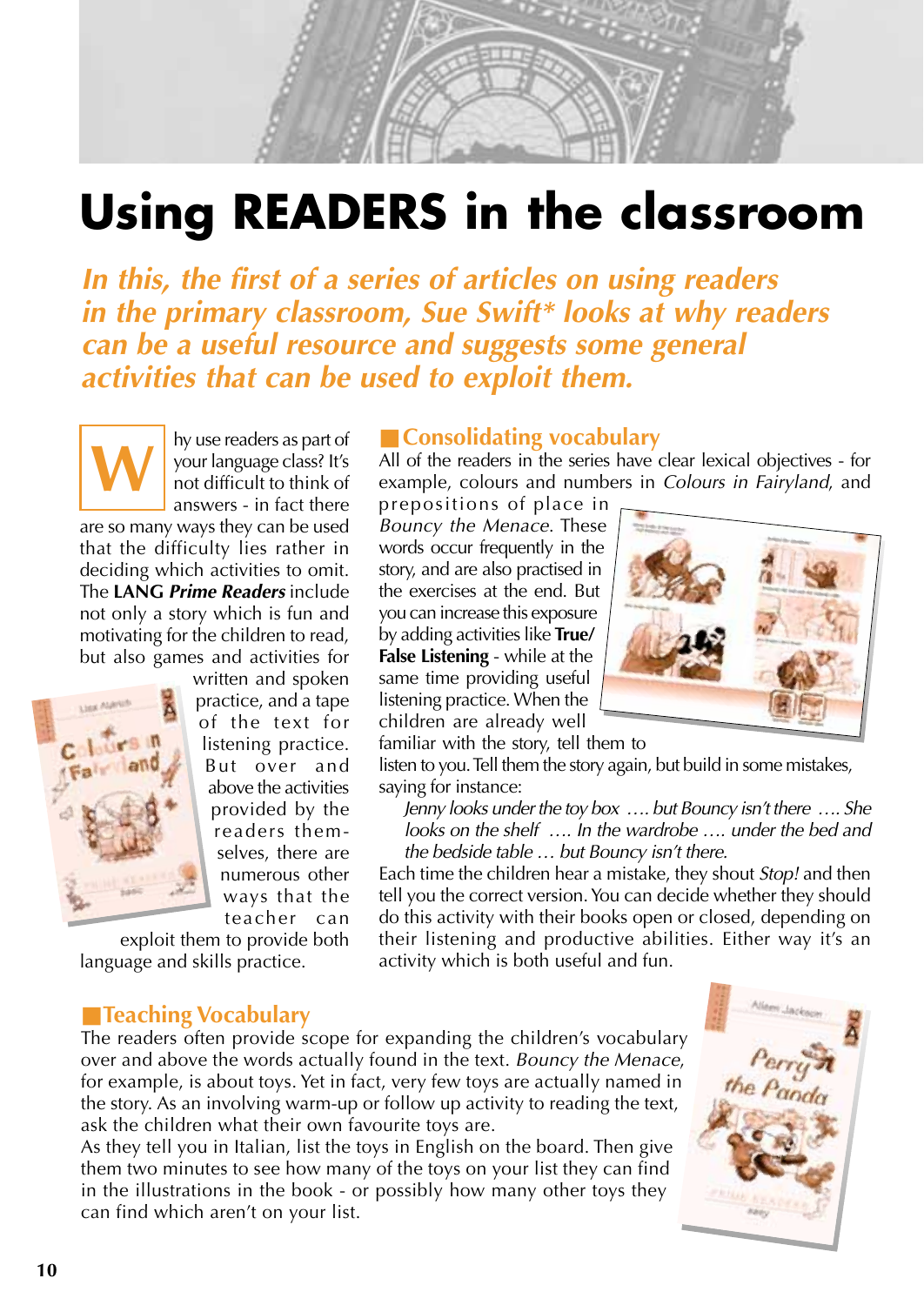

#### ■ **Improving pronunciation and intonation**

You can use the tapes which accompany the readers for an activity known as **shadow reading**. Once the children are familiar with and understand the text, play the tape and ask them to read aloud at the same time. It's important that they can actually hear the tape as they do this activity, so that it can provide a guide to rhythm, intonation and pronunciation. If the class is large, split them into groups of four or five, and let each group read aloud for a couple of pages whilst the others just follow the text.

Once the children are familiar with this activity, and if they each have access to a copy of the tape, it's a useful homework or holiday task which they can do independently at home.





#### ■ Developing the children as readers

Although the readers are being used as part of our English course, in using them we are also contributing to the children's general development as readers - in any language. For this reason it is important that their enjoyment of, and involvement with the text goes as deep as possible - probably deeper than their current competence in English would allow. So don't worry about allowing the children to use Italian to discuss or write about the texts. Exploitation of the story *The Storm Dragon*, for instance, might involve:

■ **Pre-reading discussion** to orient the children to the topic of the text : What are you afraid of - dogs, snakes, storms etc? What do you do if you see a dog / if there's a storm, etc? As with the activity described for *Bouncy the Menace*, the first part of this discussion can also provide you with the chance to feed in some useful vocabulary items in English.

■ **While-reading prediction**: As you read the text with the children, stop at various points and ask them to predict what will happen next: What do you think Richard is going to do with the marbles? and the drawing pins? and the glue? After he's booby trapped the house, what will happen next ? When his parents fall into the traps, how will they react?

■ **Post-reading discussion** to form judgements and discuss the implications of the story: Would your parents have reacted like Richard's? Was it a good idea to set the traps for the dragon? Do you think Richard's parents should leave him on his own again?

Some of this discussion can also be done in writing - again usefully for homework or as a holiday task - in the form of a book report. Again, don't worry that it has to be done in Italian. The children are reading the text in English, but in this particular task it is developing the quality of their response as readers that is our objective, rather than only developing their linguistic competence.

These are just a few of the types of task that can be used to exploit the texts in the **LANG** *Prime Readers* series. In the next article, we'll look in more detail at how these and other activities can be exploited both in class, and at home for the development of independent reading.

*\*Sue Swift is a freelance teacher, teacher trainer and materials writer. She has been based in Italy for over twenty years, but has also worked in Japan, the Middle East and other parts of Europe.*



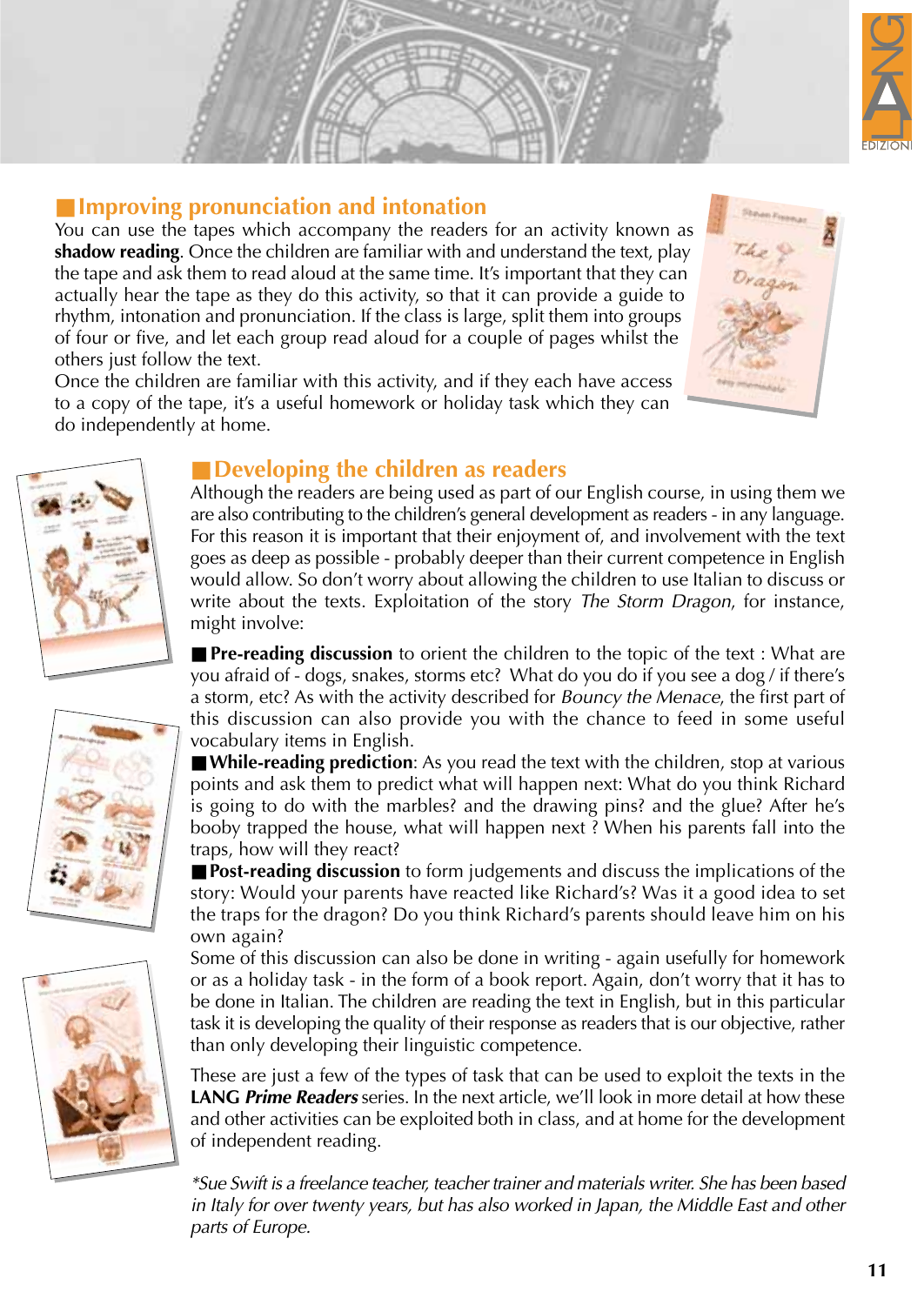## <span id="page-11-0"></span>LANG*Primary Primary*

# **Two Months of VIFR**



### **THE ENGLISH PROVERB CORNER**

#### One swallow

#### does not make

a summer. *Una rondine non fa primavera.*

> He laughs best who laughs last. Ride bene chi ride ultimo.

**When assigning summer homework also teach your pupils the English proverb:**

*PRACTICE MAKES PERFECT*

Example 1 and the summer state of the summer holidays when most children<br>have had no contact with the English language for three<br>months. Pupils cannot be expected to remember everything<br>they learnt the provious year! Most especially after the summer holidays, when most children have had no contact with the English language for three months. Pupils cannot be expected to remember everything they learnt the previous year! Most L2 teachers have discovered the importance of summer homework which facilitates both teaching and learning and complements the curriculum introduced during the year.

Lively colourful books, specifically designed for pleasure and education, undoubtedly prepare pupils for the coming year by providing continuous practice in all four skills.

A summer book can provide revision for bright children who want to work autonomously and use what they have learnt at school, yet at the same time, it can also provide further reinforcement for children who need more practice to achieve the basic skills.

Summer books can also be used as springboards which stimulate and foster interest in the language. Most courses offer some sort of revision program in the form of summer books.

These books usually cover the simple vocabulary and basic structures introduced throughout the year. Teachers should be very selective when choosing summer books.

They must remember that their pupils will be working

independently and therefore, it is very important that the appropriate level be chosen.

Books which are too difficult, or cover topics which have not been introduced during the school year, can discourage children.

When choosing a summer book, teachers should examine each page carefully and not necessarily assign the entire book for summer homework. Easy-to-follow instructions or instructions in the pupils' native language are also important because they avoid misunderstandings which lead to frustration and disenchantment.

Skills revision should be fun and interesting! Choose an English summer book which combines learning and entertainment so that your pupils can have summer fun!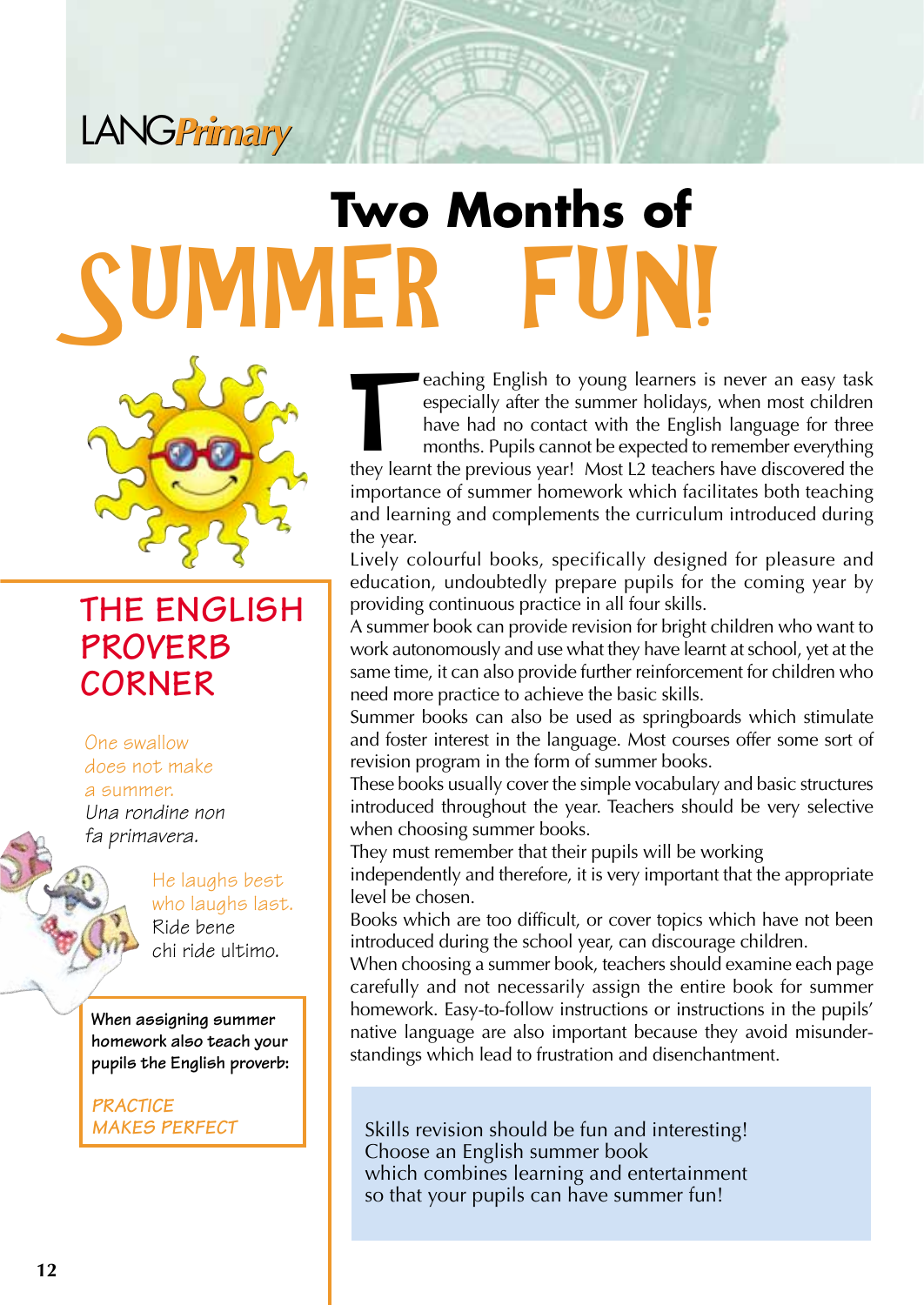

## **What to keep in mind when choosing a summer book!**

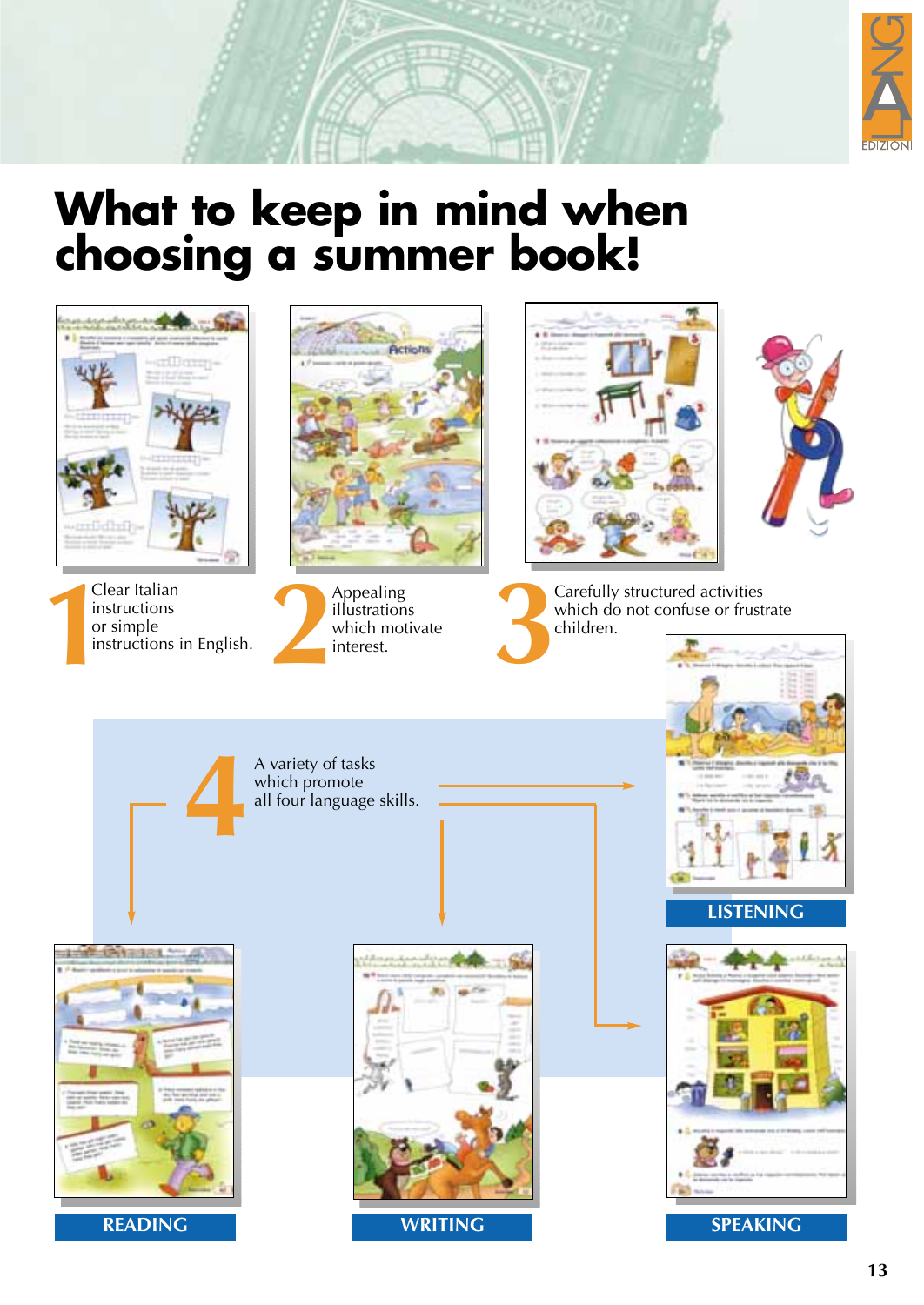<span id="page-13-0"></span>

## **The English World WORKSHEET**

SUMMER is almost here! Teach your pupils to write postcards in English by giving them this sample card which they can complete. Tell them to pretend that they are in London and that they are writing a postcard to someone in Italy. Once the writing has been completed tell them to colour the front of the postcard, cut out the two parts and glue them together.



#### *Possible answers*

- 1 friend, Mum, Dad, Grandma, Grandpa, aunt, uncle, cousin<br>2 London
- 2 London<br>3 friends /
- friends / family / grandparents / relatives / schoolmates
- 4 great / wonderful / horrible / terrible
- 5-6 hot / warm / cool / cold and sunny / windy / foggy / rainy / cloudy
- 7-8 verbs
- 9 your name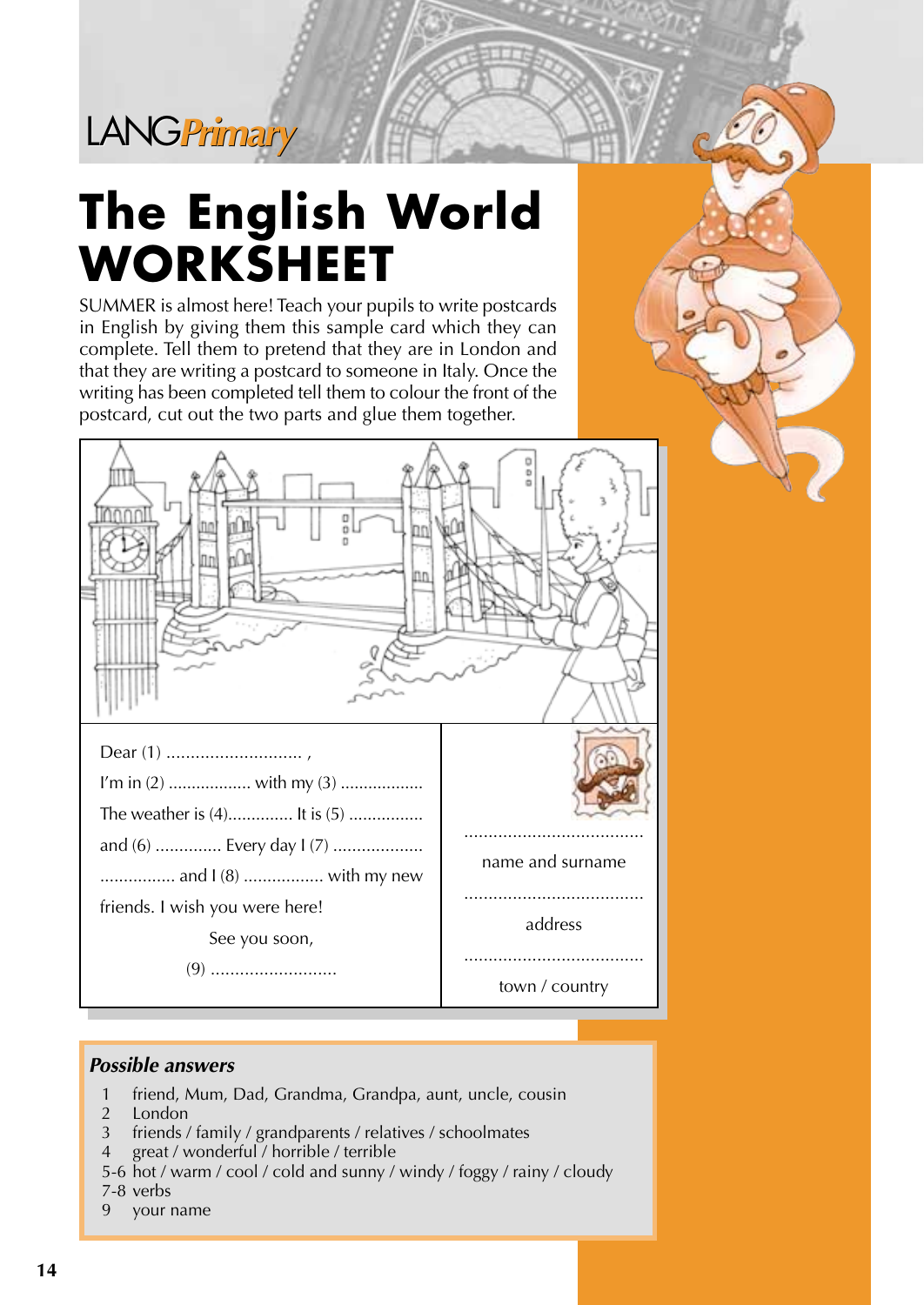

## <span id="page-14-0"></span>**ANOTHER OPPORTUNITY TO EXCHANGE PROJECTS FOR BOOKS**

We are giving both teachers and students another opportunity to exchange projects for books.

#### **CLASS PROJECT**

The theme of the project for your children to organise as a class or in smaller groups is Wales. Children should be encouraged to find out about the history, the traditions and geography of this very unique country.

**Wales - A land of song** Ask your children to collect all the information they can find about Wales. They should present the country and its traditions in English and include drawings, maps and possibly photographs.

A useful address for source material is: **British Tourist Authority, Via Nazionale, 203 00184 Roma Fax 06 4742054**

When the project is complete, please sign it as work produced by your class (include the number of students who have contributed) and send to:

#### **LANG Primary Student Project, PBM spa Corso Trapani 16, 10139 Torino**

**LANG Edizioni** will send a class set of **Primary Readers** to the classes that present the most interesting projects.

We will publish extracts from some of the projects in future issues of **LANG Primary**. All the materials submitted become the property of **Paravia Bruno Mondadori Editori** and reproduction rights are reserved.



All projects should be received by 30.11.2000.



#### **TEACHER PROJECT**

Many teachers produce their own material for teaching and consolidation tasks. We would like to encourage you to put together one of the lesson plans you have prepared for your children and send it to us.

#### **Project**

Describe a lesson when you are introducing *adverbs of frequency* with the Present Simple tense.

The lesson should be divided into three phases:

- Presentation
- Initial practice exercises
- Consolidation tasks

The completed project should include any visual stimulus you use and should be written in English.

When the project is complete, please sign it as work produced by yourself and send to:

#### **LANG Primary Teacher Project, PBM spa Corso Trapani 16, 10139 Torino**

**LANG Edizioni** will send a copy of **DAI** (dizionario

di apprendimento della lingua inglese) to all teachers who present a project following the instructions.

**15**